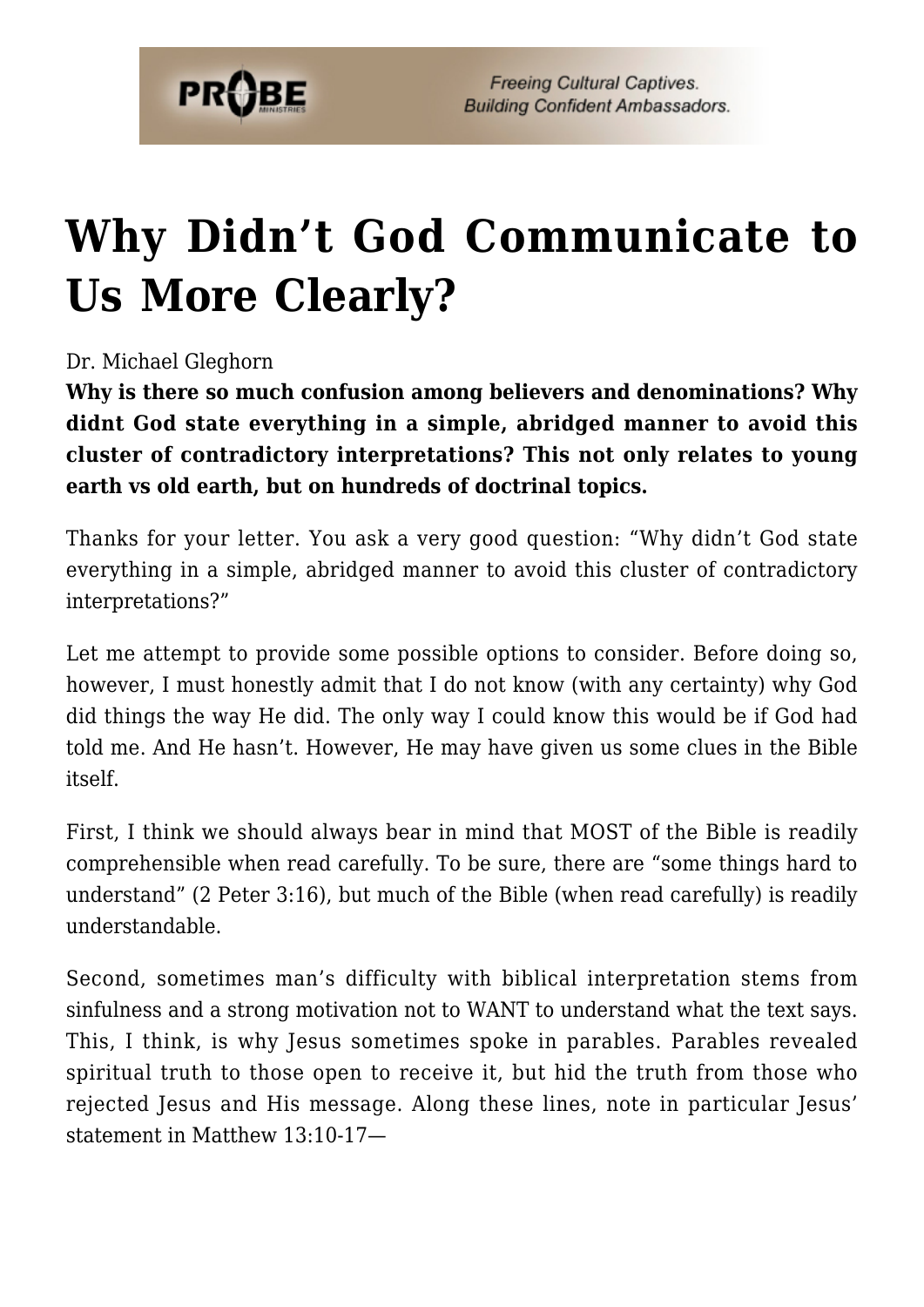

And the disciples came and said to Him, "Why do You speak to them in parables?"

Jesus answered them, "To you it has been granted to know the mysteries of the kingdom of heaven, but to them it has not been granted.

"For whoever has, to him more shall be given, and he will have an abundance; but whoever does not have, even what he has shall be taken away from him.

"Therefore I speak to them in parables; because while seeing they do not see, and while hearing they do not hear, nor do they understand.

"In their case the prophecy of Isaiah is being fulfilled, which says, 'YOU WILL KEEP ON HEARING, BUT WILL NOT UNDERSTAND; YOU WILL KEEP ON SEEING, BUT WILL NOT PERCEIVE;

FOR THE HEART OF THIS PEOPLE HAS BECOME DULL, WITH THEIR EARS THEY SCARCELY HEAR, AND THEY HAVE CLOSED THEIR EYES, OTHERWISE THEY WOULD SEE WITH THEIR EYES, HEAR WITH THEIR EARS, AND UNDERSTAND WITH THEIR HEART AND RETURN, AND I WOULD HEAL THEM.'

"But blessed are your eyes, because they see; and your ears, because they hear.

"For truly I say to you that many prophets and righteous men desired to see what you see, and did not see it, and to hear what you hear, and did not hear it.

(See also Isaiah 6:9-10; Mark 4:11-12; Luke 8:16-18; etc.). Thus, some of the difficulty with understanding God's word comes from man's sinfulness, hardheartedness, and unbelief.

Finally, with those passages which are really difficult, and about which very good Christian scholars differ, I think we have a motivation to dig deeper into God's word, to study more diligently, to seek His meaning more carefully and prayerfully. By agonizing over difficulties, many Christians have gained a very deep knowledge of the Scriptures.